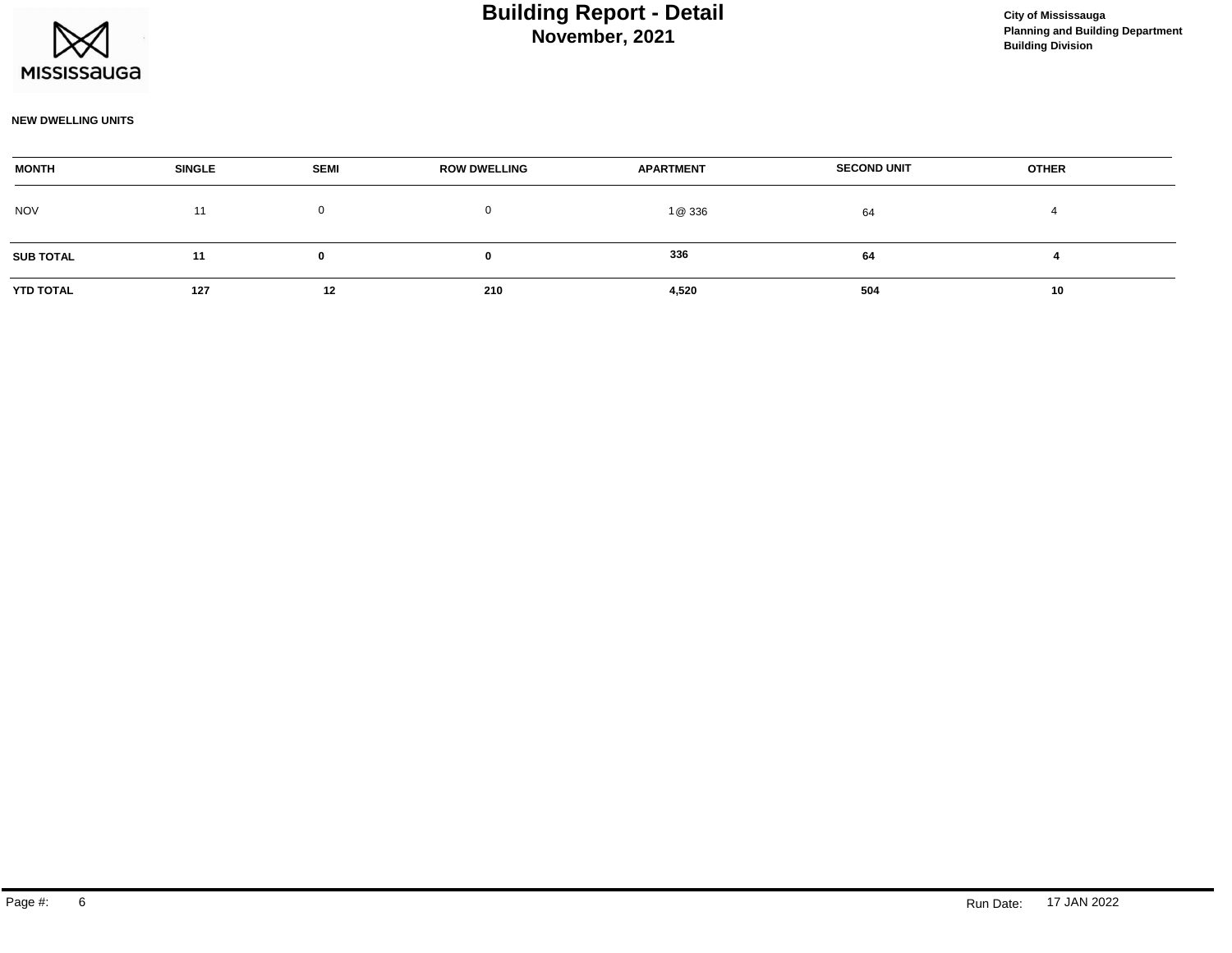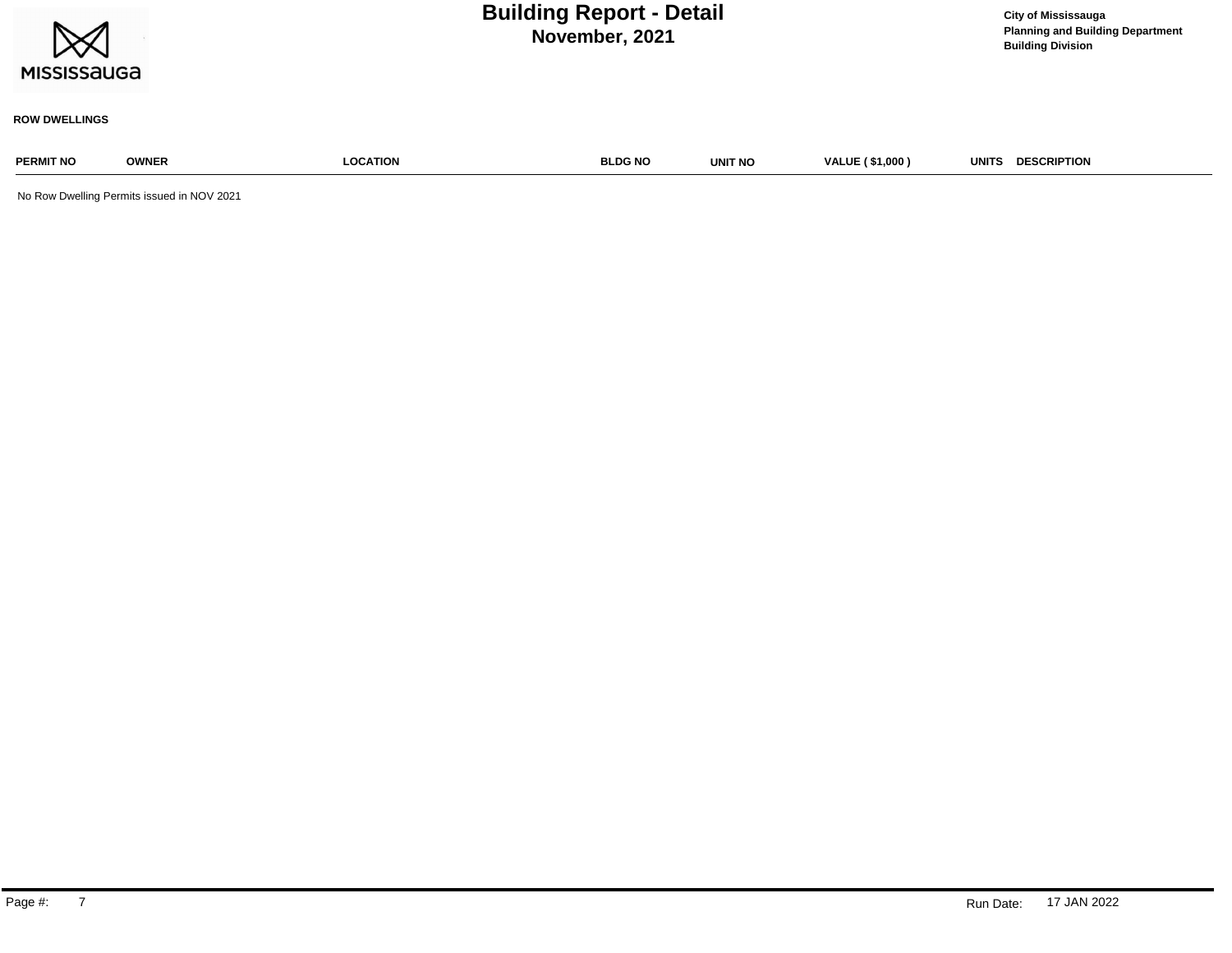

## **November, 2021 Building Report - Detail Construction of Mississauga**

### **APARTMENTS**

| <b>PERMIT NO</b> | <b>OWNER</b>          | <b>LOCATION</b> | <b>UNIT NO</b> | VALUE (\$1,000) | <b>UNITS</b> | <b>DESCRIPTION</b>    |
|------------------|-----------------------|-----------------|----------------|-----------------|--------------|-----------------------|
| 20 2544 CON      | MISSISSAUGA I GP INC. | 86 DUNDAS ST E  |                | 64,807          | 336          | APARTMENT (> 6 UNITS) |
|                  |                       |                 | <b>TOTALS:</b> | \$64,807        | 336          |                       |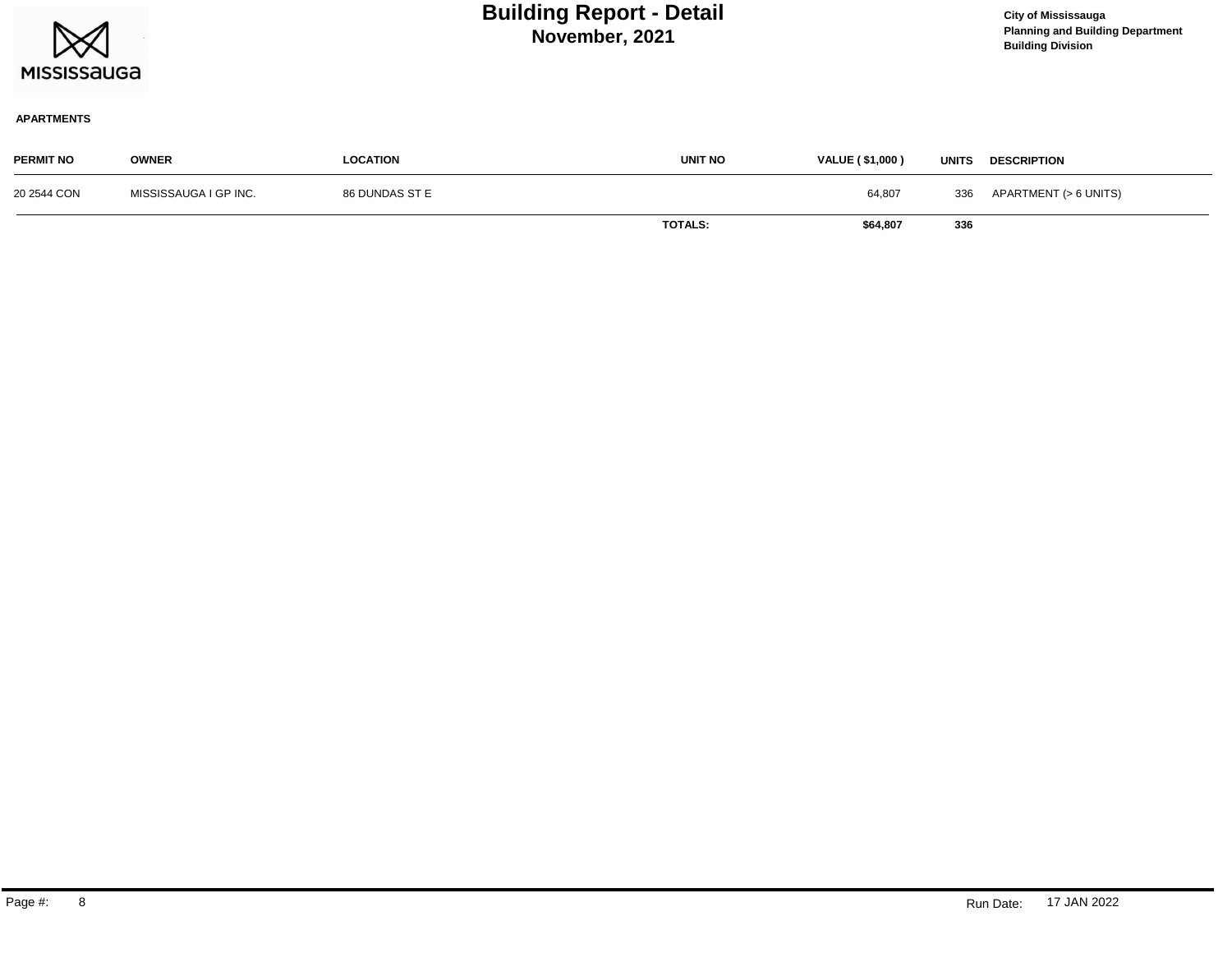

# **November, 2021 Building Report - Detail City of Mississauga**

### **INDUSTRIAL BUILDINGS (NEW AND ADDITIONS)**

| <b>PERMIT NO</b> | <b>OWNER</b>                      | <b>LOCATION</b>     | <b>BLDG NO</b> | <b>VALUE (\$1,000)</b> | BLDG SIZE (sq. m) | LOT SIZE (sq. m) DESCRIPTION                                               |
|------------------|-----------------------------------|---------------------|----------------|------------------------|-------------------|----------------------------------------------------------------------------|
| 21 6618          | <b>GLAXOSMITHKLINE CANADA LTD</b> | 7333 MISSISSAUGA RD |                | 477                    | 241               | 184.574 ONE STOREY ADDITION FOR<br>STORAGE - GLAXOSMITHKLINE<br>CANADA LTD |
|                  |                                   |                     | <b>TOTALS:</b> | \$477                  | 241               | 184,574                                                                    |

#### **MISCELLANEOUS INDUSTRIAL - VALUE >= \$250,000**

| <b>PERMIT NO</b> | <b>OWNER</b>                                                    | <b>LOCATION</b>         | <b>BLDG NO</b> | UNIT NO  | VALUE (\$1,000) DESCRIPTION |                                                                                             |
|------------------|-----------------------------------------------------------------|-------------------------|----------------|----------|-----------------------------|---------------------------------------------------------------------------------------------|
| 21 5473          | 3T (1200 LORIMAR) INC                                           | 1200 LORIMAR DR         |                | 10       | 261                         | LEGALIZE AS-BUILT INTERIOR ALTERATIONS - CENTUM SMART<br><b>MORTGAGE</b><br>- C/R C 21-5484 |
| 21 6511 PLU      | MISSISSAUGA ERINDALE<br>PROPERTIES INC                          | 1000 CENTRAL PKY W      |                |          | 500                         | EXTENSION OF EXISTING WATERMAIN & SANITARY SEWER LINES                                      |
| 21 8006          | PLD CANADIAN HOLDING 2 GP ULC 6170 EDWARDS BLVD<br>C/O PROLOGIS |                         |                |          | 551                         | INSTALLATION OF RACKING SYSTEM & CONVEYOR - ROOTS<br>CANADA<br>$-C/R$ 01 9088               |
| 21 8077          | 1100 BURNHAMTHORPE<br><b>PROPERTY INC</b>                       | 1100 BURNHAMTHORPE RD W | C              |          | 565                         | INTERIOR ALTERATIONS, (1) EXTERIOR DOOR - MEMORY EXPRESS<br>$-C/R$ C <sub>21</sub> 8026     |
| 21 8144          | PIRET (MISSISSAUGA) HOLDINGS<br>INC.                            | 405 BRITANNIA RD E      | C              | $6 - 10$ | 699                         | INTERIOR ALTERATIONS - DOLLAR TREE CANADA<br>$-C/R$ 04 3103                                 |
| 21 8460          | THE CANADA LIFE ASSURANCE<br><b>COMPANY</b>                     | 2900 ARGENTIA RD        | B              | 2        | 375                         | INTERIOR ALTERATIONS - CREATE PHARMACY                                                      |
|                  |                                                                 |                         | <b>TOTALS:</b> |          | \$2,951                     |                                                                                             |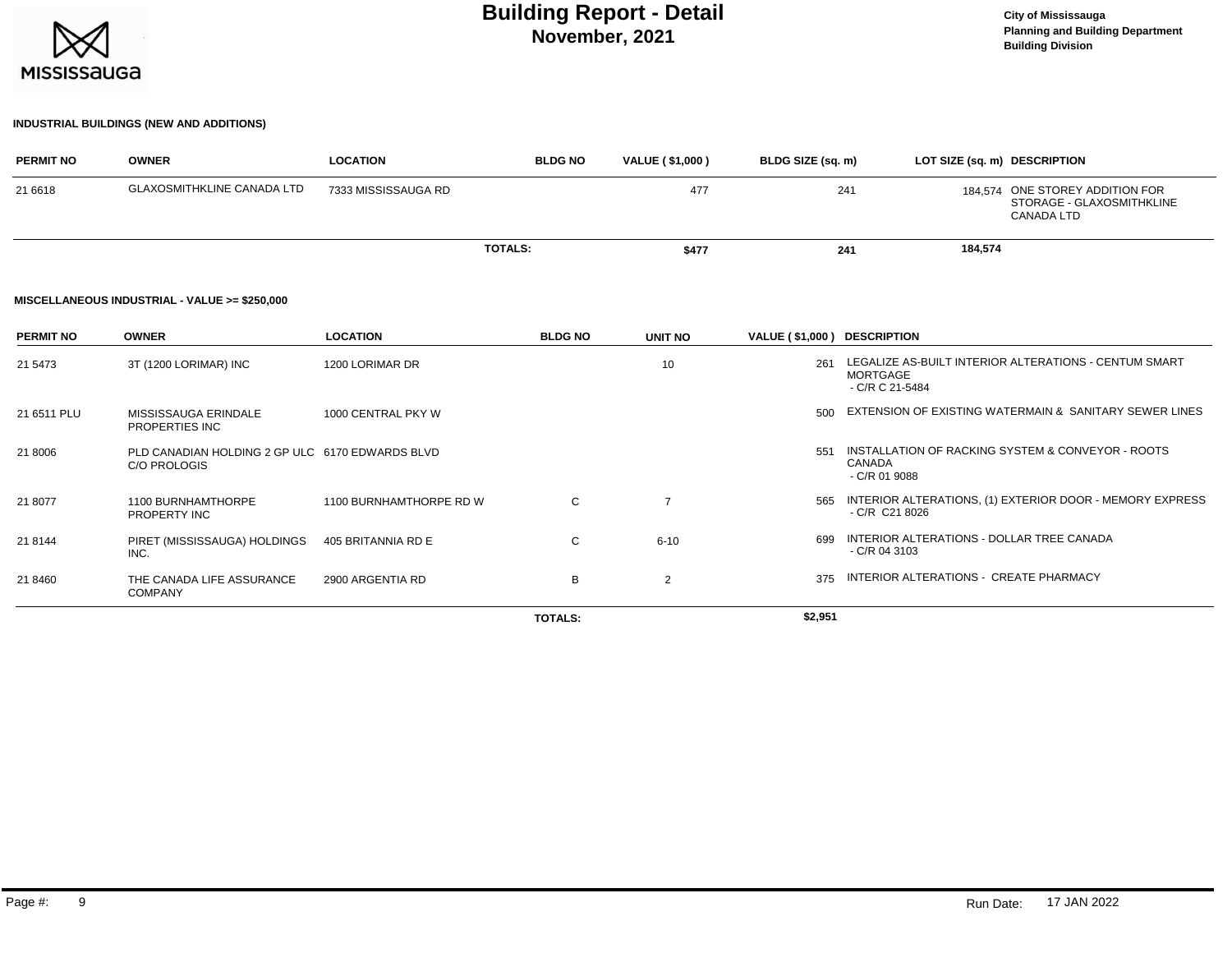

# **November, 2021 Building Report - Detail City of Mississauga**

#### **COMMERCIAL BUILDINGS (NEW AND ADDITIONS)**

| <b>PERMIT NO</b> | <b>OWNER</b>               | <b>LOCATION</b> | <b>BLDG NO</b> | UNIT NO | <b>VALUE (\$1,000)</b> | <b>BLDG SIZE (sq.m)</b> | LOT SIZE (sq.m) DESCRIPTION                                                                                                              |
|------------------|----------------------------|-----------------|----------------|---------|------------------------|-------------------------|------------------------------------------------------------------------------------------------------------------------------------------|
| 20 3148          | SUMMERWOOD ESTATES<br>INC. | 53 QUEEN ST S   |                |         | 1,809                  | 837                     | 625 (3) STOREY MIXED USE BUILDING WITH<br>COMMERCIAL ON THE GROUND FLOOR &<br>TOTAL (4) RESIDENTIAL DWELLING UNITS<br>ON 2ND & 3RD FLOOR |
|                  |                            |                 | <b>TOTALS:</b> |         | \$1,809                | 837                     | 625                                                                                                                                      |

#### **MISCELLANEOUS COMMERCIAL - VALUE >= \$250,000**

| <b>PERMIT NO</b> | <b>OWNER</b>                                                                         | <b>LOCATION</b>             | <b>BLDG NO</b> | UNIT NO        | VALUE (\$1,000) DESCRIPTION |                                                                                                                                                |
|------------------|--------------------------------------------------------------------------------------|-----------------------------|----------------|----------------|-----------------------------|------------------------------------------------------------------------------------------------------------------------------------------------|
| 21 6471          | STEPHEN-MITCHELL REALTY LTD &<br><b>LYNROB INV LTD</b>                               | 720 BURNHAMTHORPE RD W      |                | 2A             |                             | 374 INTERIOR ALTERATIONS - ALJAZIRA SUPERMARKET<br>- C/R C 21-5823, 21-5672                                                                    |
| 21 7010          | DEER RUN SHOPPING CENTRE LTD                                                         | 4040 CREDITVIEW RD          |                | 29-30          |                             | 1.322 INTERIOR ALTERATIONS - FRESH PALACE SUPERMARKET                                                                                          |
| 21 8072          | <b>WHITEROCK SUSSEX CENTRE</b><br>MISSISSAUGA INC C/O DREAM<br><b>OFFICE MGT</b>     | 90 BURNHAMTHORPE RD W       |                | 1506           |                             | 345 INTERIOR ALTERATIONS, SUITE SEPARATION BETWEEN UNIT 1504 & 1506 -<br>IFSE INSTITUTE OF FINANCIAL SERVICES EDUCATIONS INC.<br>- C/R 05 7479 |
| 21 8082          | MISSISSAUGA ENTERTAINMENT HLDS 80 COURTNEYPARK DR E<br>INC C/O PENEQUITY REALTY CORP |                             | K              | K <sub>1</sub> |                             | 430 INTERIOR ALTERATIONS, EXTERIOR FACADE ALTERATIONS - INDUSTRIA<br>PIZZERIA + BAR<br>$-C/R$ 05 5506                                          |
| 21 8092          | THE MANUFACTURERS LIFE<br>INSURANCE CO. C/O MANULIFE<br><b>ONTARIO</b>               | 5090 EXPLORER DR            |                | 100            |                             | 270 INTERIOR ALTERATIONS - MODEL SUITE<br>- C/R 17-8725                                                                                        |
| 21 8361          | 1500 DUNDAS EAST HOLDINGS INC<br>C/O FIELDGATE COMM PROP LTD                         | 1500 DUNDAS ST E            | $\mathsf{A}$   |                |                             | 390 REVISION TO PERMIT #21-5360 - INTERIOR ALTERATIONS WITH ADDITION OF<br><b>LOADING DOCK</b>                                                 |
| 21 9151          | 2226524 ONTARIO INC                                                                  | 3173 WINSTON CHURCHILL BLVD |                |                |                             | 271 INTERIOR ALTERATIONS, TENANT FIT UP - BMO<br>$-C/R$ 21 7125                                                                                |
|                  |                                                                                      | <b>TOTALS:</b>              |                |                | \$3,402                     |                                                                                                                                                |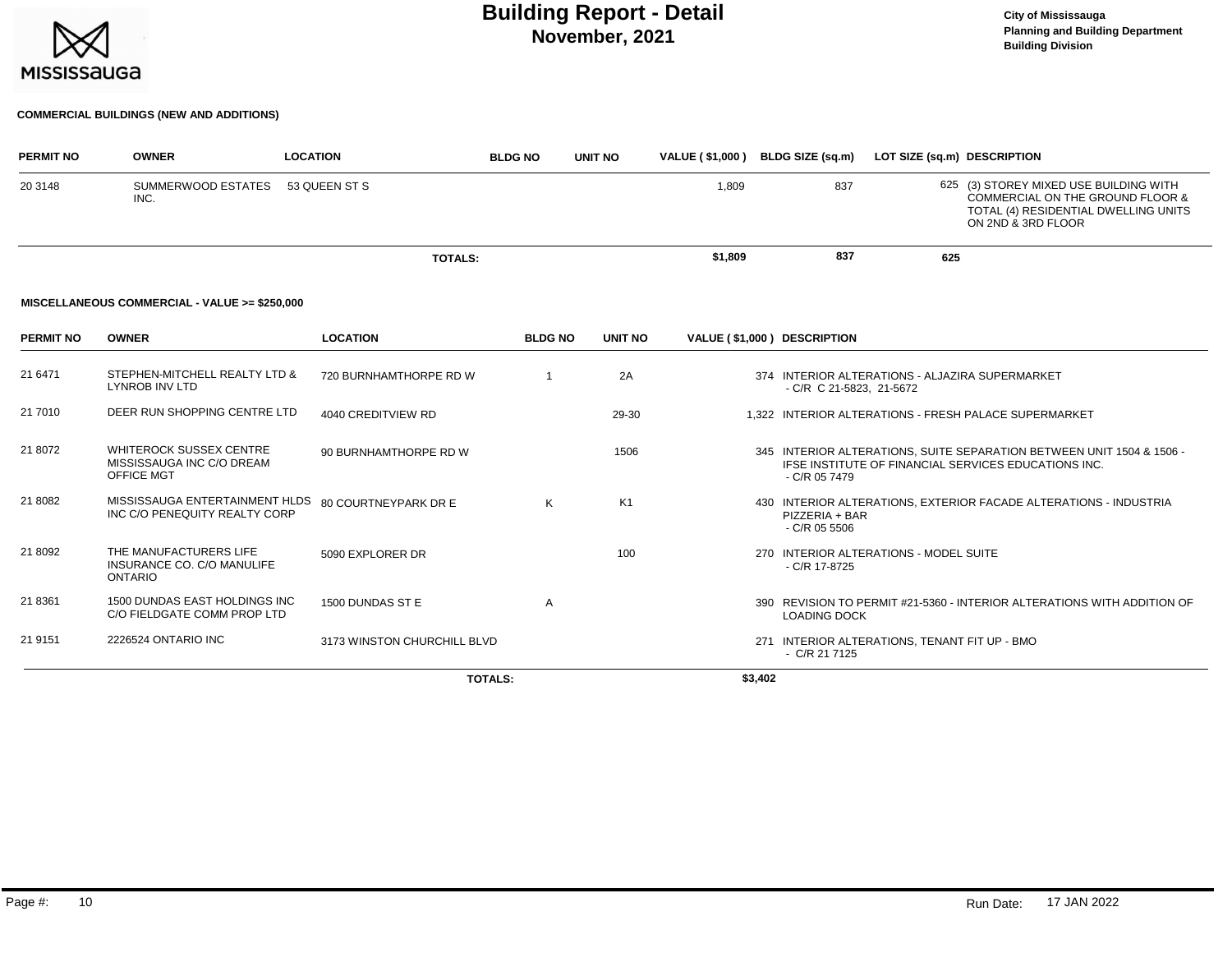| <b>MISSISSAUGA</b> |                                                      | <b>Building Report - Detail</b>                           | <b>City of Mississauga</b><br><b>Planning and Building Department</b><br><b>Building Division</b> |                        |                             |                             |
|--------------------|------------------------------------------------------|-----------------------------------------------------------|---------------------------------------------------------------------------------------------------|------------------------|-----------------------------|-----------------------------|
|                    | PUBLIC / INSTITUTIONAL (NEW AND ADDITIONS)           |                                                           |                                                                                                   |                        |                             |                             |
| <b>PERMIT NO</b>   | <b>OWNER</b>                                         | <b>LOCATION</b>                                           | <b>BLDG NO</b>                                                                                    | <b>VALUE (\$1,000)</b> | BLDG SIZE (sq.m)            | LOT SIZE (sq.m) DESCRIPTION |
|                    | No Public / Institutional Permits issued in NOV 2021 |                                                           |                                                                                                   |                        |                             |                             |
|                    |                                                      | MISCELLANEOUS PUBLIC / INSTITUTIONAL - VALUE >= \$250,000 |                                                                                                   |                        |                             |                             |
| <b>PERMIT NO</b>   | <b>OWNER</b>                                         | <b>LOCATION</b>                                           | <b>BLDG NO</b>                                                                                    | <b>UNIT NO</b>         | VALUE (\$1,000) DESCRIPTION |                             |

No Public / Institutional Permits (value >= \$250,000) issued in NOV 2021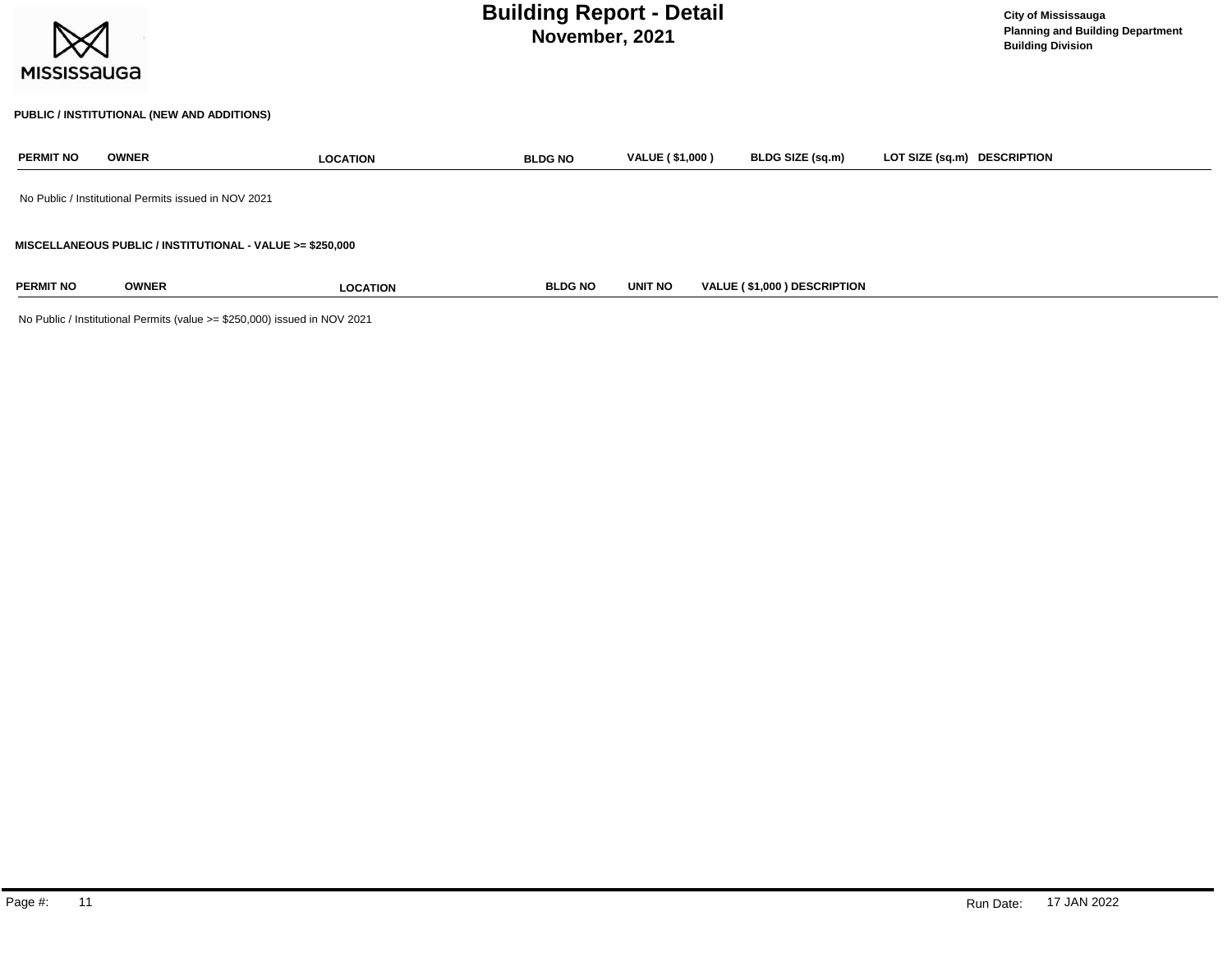|                  | <b>Building Report - Detail</b><br>November, 2021<br><b>MISSISSAUGA</b> |                 |                |                        |                             | <b>City of Mississauga</b><br><b>Planning and Building Department</b><br><b>Building Division</b> |
|------------------|-------------------------------------------------------------------------|-----------------|----------------|------------------------|-----------------------------|---------------------------------------------------------------------------------------------------|
|                  | <b>CHURCH (NEW AND ADDITIONS)</b>                                       |                 |                |                        |                             |                                                                                                   |
| <b>PERMIT NO</b> | <b>OWNER</b>                                                            | <b>LOCATION</b> | <b>BLDG NO</b> | <b>VALUE (\$1,000)</b> | BLDG SIZE (sq.m)            | LOT SIZE (sq.m) DESCRIPTION                                                                       |
|                  | No Church Permits issued in NOV 2021                                    |                 |                |                        |                             |                                                                                                   |
|                  | MISCELLANEOUS CHURCH - VALUE >= \$250,000                               |                 |                |                        |                             |                                                                                                   |
| <b>PERMIT NO</b> | <b>OWNER</b>                                                            | <b>LOCATION</b> | <b>BLDG NO</b> | UNIT NO                | VALUE (\$1,000) DESCRIPTION |                                                                                                   |

No Church Permits (value >= \$250,000) issued in NOV 2021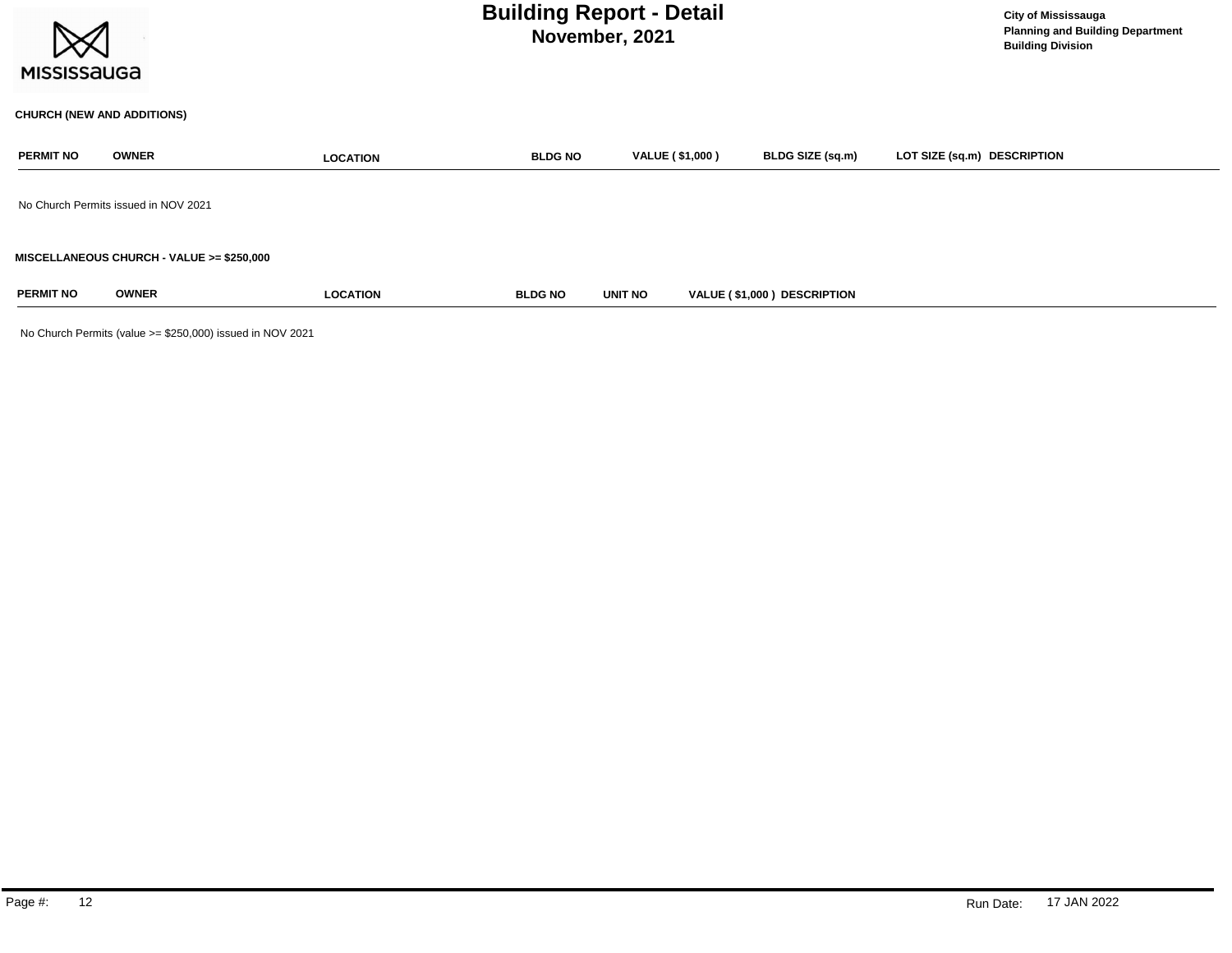

# **November, 2021 Building Report - Detail City of Mississauga**

### **SCHOOL (NEW AND ADDITIONS)**

| <b>PERMIT NO</b> | <b>OWNER</b>                              | <b>LOCATION</b>   | <b>BLDG NO</b> | <b>VALUE (\$1,000)</b> |       | BLDG SIZE (sq.m)            | LOT SIZE (sq.m) DESCRIPTION                                                                                                 |
|------------------|-------------------------------------------|-------------------|----------------|------------------------|-------|-----------------------------|-----------------------------------------------------------------------------------------------------------------------------|
| 21 7560          | PEEL BOARD OF EDUCATION                   | 3520 QUEENSTON DR |                |                        | 705   | 131                         | 20.402 NEW REAR ADDITION - INTERIOR<br>ALTERATIONS TO INCLUDE WASHROOM<br>RENOVATION - QUEENSTON DR PUBLIC<br><b>SCHOOL</b> |
|                  |                                           |                   | <b>TOTALS:</b> |                        | \$705 | 131                         | 20,402                                                                                                                      |
|                  | MISCELLANEOUS SCHOOL - VALUE >= \$250,000 |                   |                |                        |       |                             |                                                                                                                             |
| <b>PERMIT NO</b> | <b>OWNER</b>                              | <b>LOCATION</b>   | <b>BLDG NO</b> | UNIT NO                |       | VALUE (\$1,000) DESCRIPTION |                                                                                                                             |

No School Permits (value >= \$250,000) issued in NOV 2021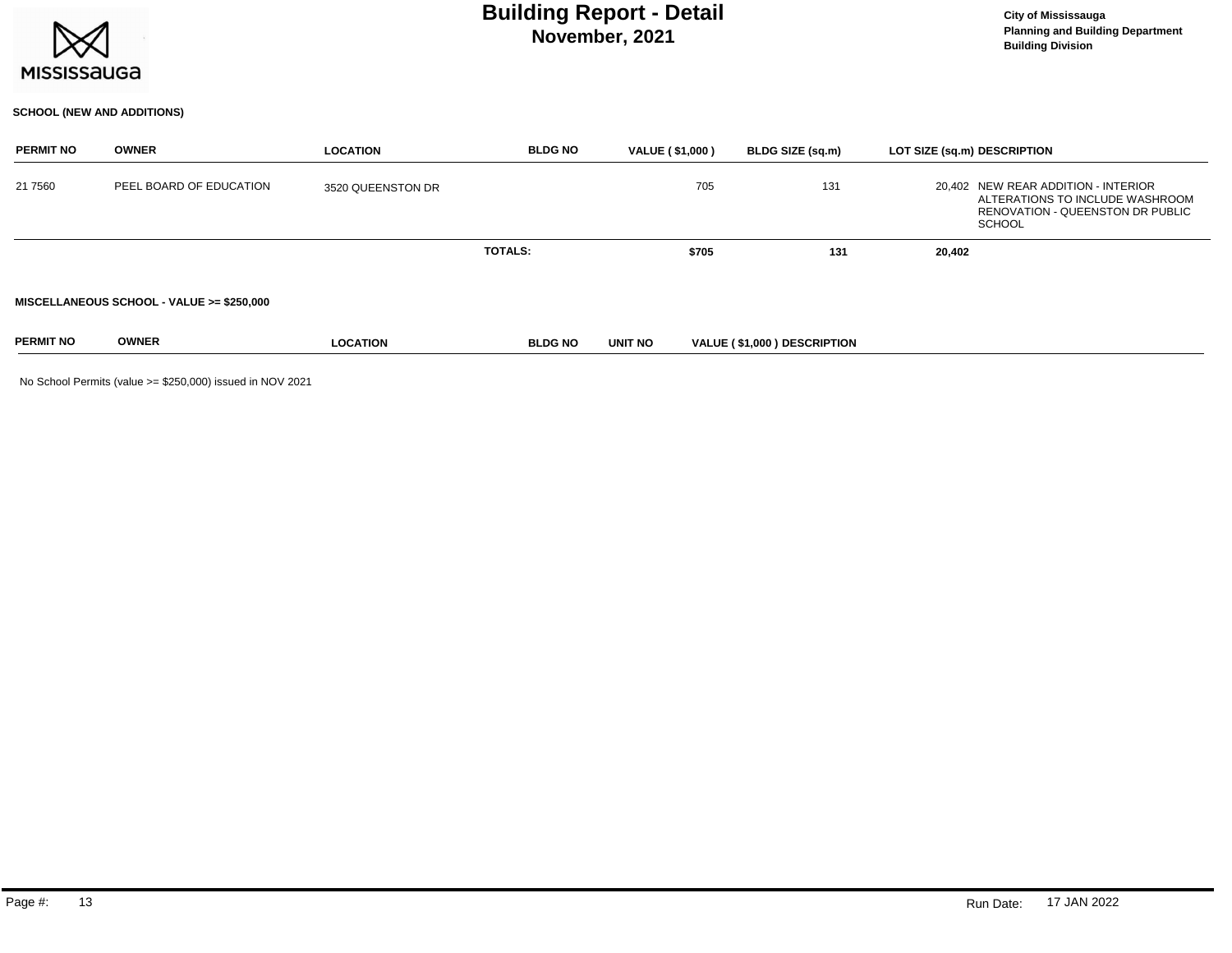

| PERMIT NO        | <b>OWNER</b>                                  | <b>LOCATION</b> | <b>BLDG NO</b> | VALUE (\$1,000) | BLDG SIZE (sq.m)            | LOT SIZE (sq.m) DESCRIPTION |  |
|------------------|-----------------------------------------------|-----------------|----------------|-----------------|-----------------------------|-----------------------------|--|
|                  | No Government Permits issued in NOV 2021      |                 |                |                 |                             |                             |  |
|                  | MISCELLANEOUS GOVERNMENT - VALUE >= \$250,000 |                 |                |                 |                             |                             |  |
| <b>PERMIT NO</b> | <b>OWNER</b>                                  | <b>LOCATION</b> | <b>BLDG NO</b> | UNIT NO         | VALUE (\$1,000) DESCRIPTION |                             |  |

No Government Permits (value >= \$250,000) issued in NOV 2021